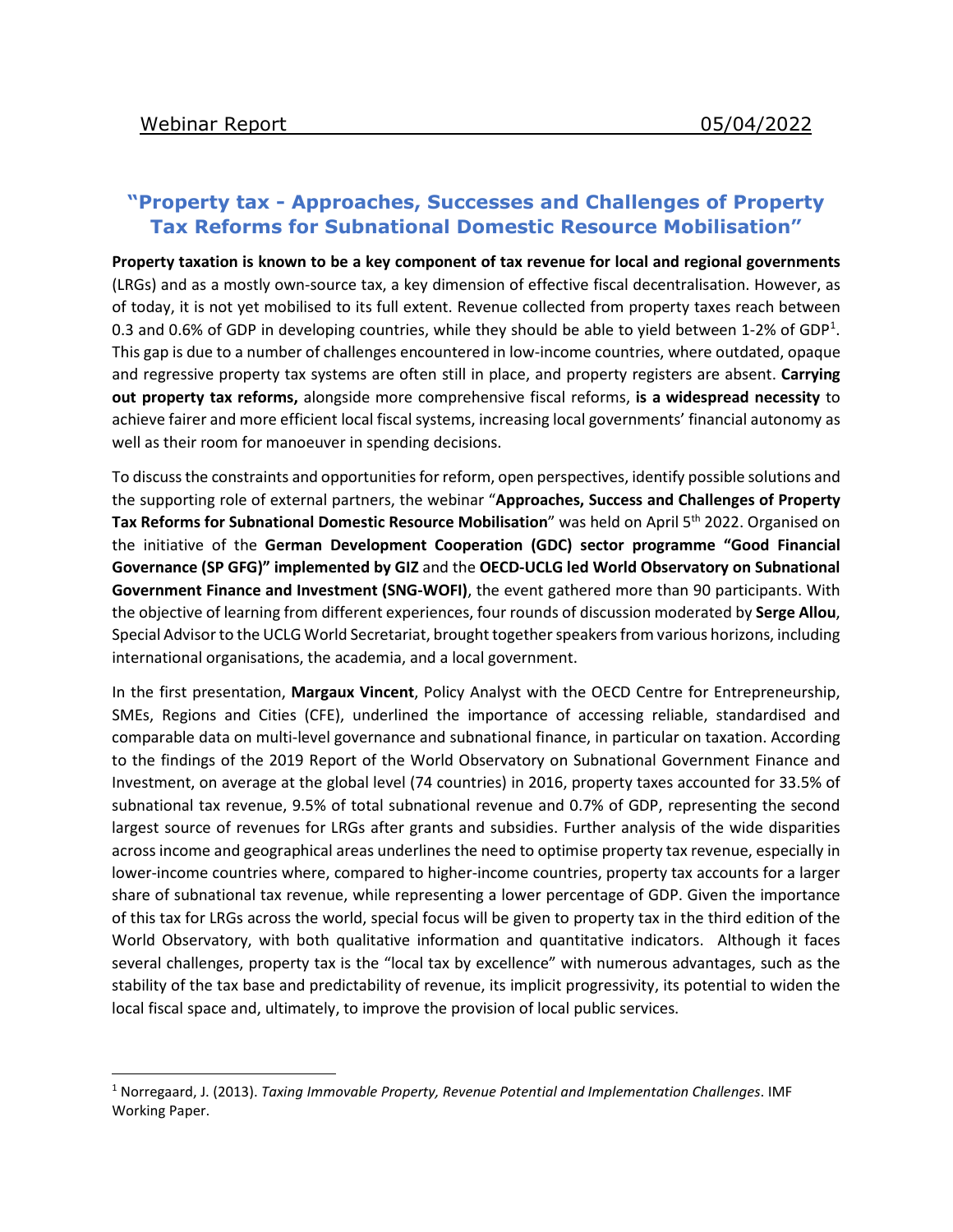The second presentation brought the local government perspective to the discussion with a first-hand account of the challenges and processes of a property tax reform. **Mayor Albano Carige,** shared the history, management and progressive work done by his city of Beira in Mozambique, on municipal property tax. When faced with resistance to the new ways of functioning, awareness campaigns and dialogues with citizens were launched to build and strengthen confidence between the administration and the inhabitants. A key success factor has been to maintain a flexible approach in negotiations with citizens, whether in terms of deadlines, modalities of payment, or by offering the possibility to pay partial rates. With a gradual implementation of the reform since 2010, property tax revenues have increased threefold between 2017 and 2021. **Peter van Tongeren** and **Stan Abma**, VNG International, explained the support given by the International Cooperation Agency of the Association of Netherlands Municipalities. VNG International started by accompanying the digitalisation of the cadastre and later evolved to link the land registry with tax payments, in parallel to providing capacity training and IT equipment to improve property registration.

In a third segment, **Alf Bremer,** component manager of the GDC programme "Governance for Inclusive Development (GovID)" implemented by GIZ in Ghana, took the floor to share the incremental implementation of a tailor-made local revenue management software, "dLRev = district Level Revenue", starting with 40 districts in 2014 and reaching all 261 districts in 2022 after a planned rollout. This specific tool was carefully embedded in a comprehensive reform process including policy advice, capacity development (IT), knowledge transfer, client and knowledge management. The policy and administration reforms over the years have increased the rent tax revenue potential to the extent that the national government, in the context of increasing national debt and the impact of the COVID-19 pandemic, is considering supervising the collection of property rates with private sector involvement. **Raphael Frerking,** programme manager of GovID, recalled some of the main challenges faced and lessons learned in implementing a successful property tax reform. For instance, after recognising the multiplicity of partners involved and the differing interests, a specific technical working group was established to harmonise coordination between donors and national institutions.

Finally, based on research and practice, **Colette Nyirakamana** and **Wilson Prichard** of the Local Government Revenue Initiative (LoGRI) closed the panel by sharing their academic perspective on how to tailor property tax reforms to the specific contexts in low-income countries. While they agreed with the crucial need to reform dated property tax systems, they suggested to go beyond the usual capacity development and technology solutions brought from outwards-in. Instead, reform strategies should be simplified and better aligned to the existing, with a careful consideration of the local human and technical capacities, institutional particularities and political dynamics. Satellite data for property identification, hybrid valuation models and simplified, lower-cost IT systems are among the recommended reform strategies. Wilson Prichard recalled the importance of building trust between the local government and its inhabitants and reaching out to taxpayers with transparency, fairness and equity, but also by showing evidence of good financial management and providing visible services that are directly financed by the tax revenues.

Following a last round of questions and answers with the participants, **Paloma Labbé**, Policy Officer, UCLG World Secretariat, summed up a few takeaways from the webinar. She stressed that even when they are initially justified, local governments should not allow tax exemptions indeterminately. In the case of the city of Beira, the return to normalcy two months after a cyclone hit the coastline was openly negotiated with inhabitants so as to avoid an unsustainable loss of tax revenue. In turn, **Damjan Sarvan**, Advisor, GIZ,